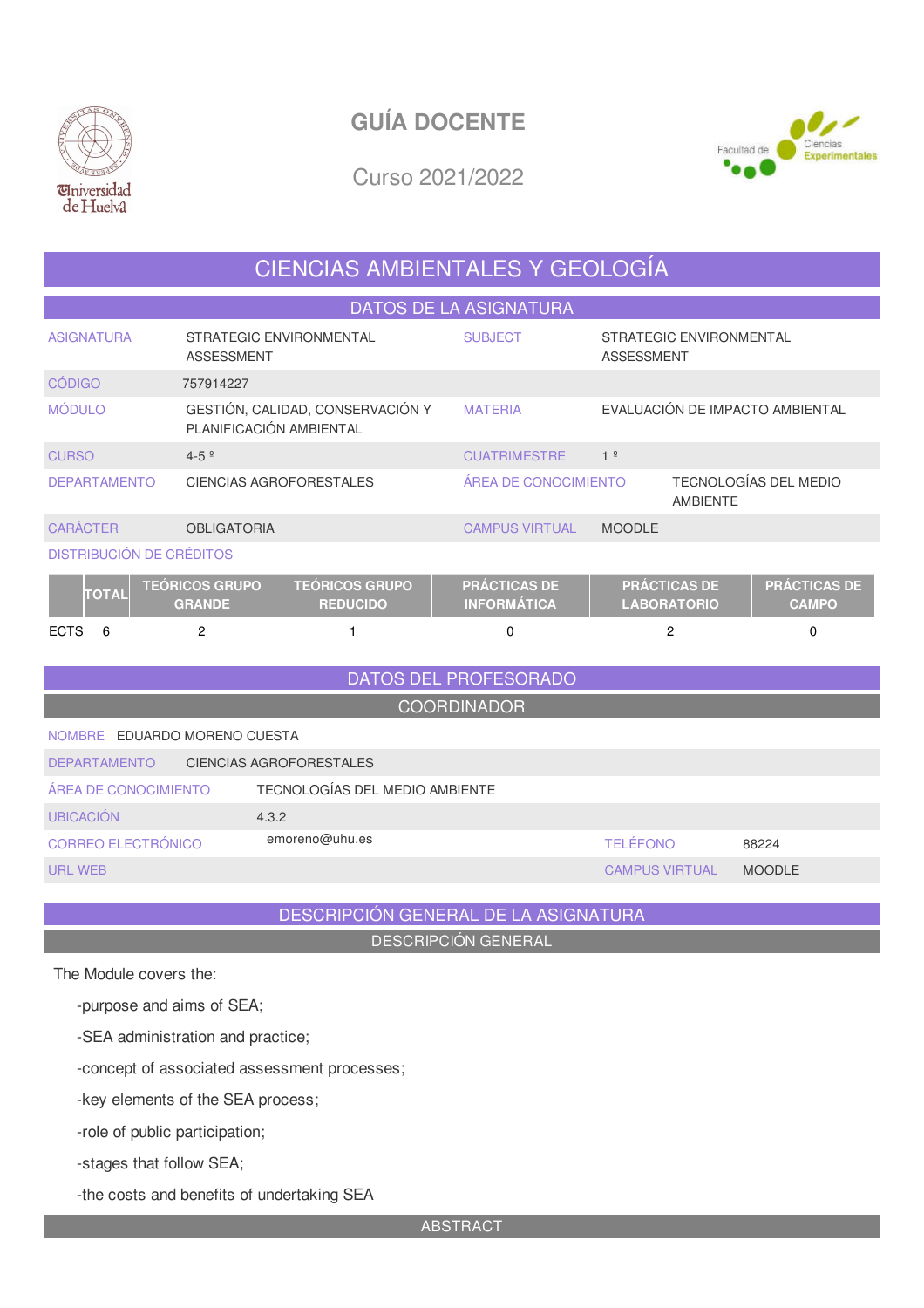

Curso 2021/2022



The aim of the Module is to provide understanding of SEA and confidence with its application and limitations.

### OBJETIVOS: RESULTADOS DEL APRENDIZAJE

By the end of the module students should be able to:

- appreciate the purpose and role of SEA in the decision-making process;
- understand the strengths of SEA in regard to environmental management;
- understand the screening process;
- understand the scoping process and how it is applied;
- know the options for estimating environmental and social impacts;
- know the format of an SEA Report);
- appreciate the factors that assist, and detract, from the usefulness of the SEA Report;
- understand the purpose of developing follow-up procedures, and the options for designing these procedures.

### REPERCUSIÓN EN EL PERFIL PROFESIONAL

In many facets of the professional life of the Bachelor in Environmental Sciences, a knowledge of the Strategic Environmental Assessment is necessary, for example, in the elaboration of reports of environmental sustainability, diagnostics and environmental reports, control, authorizations and environmental licenses of activities, etc.

#### RECOMENDACIONES AL ALUMNADO

No

### **COMPETENCIAS**

**Las competencias básicas, generales, transversales y específicas se encuentran detalladas en las guías docentes de estas asignaturas en el Grado en Geología y/o Ciencias Ambientales.**

### TEMARIO Y DESCRIPCIÓN DE LOS CONTENIDOS

TEORÍA

The Module Sections are:

- 1. Background
- 2. Law, Policy and Institutional Arrangements
- 3. Public involvement
- 4. Screening
- 5. Scoping
- 6. Impact analysis. SEA report
- 7. Mitigation and impact management
- 8. SEA reporting
- 9. Decision making
- 10. Implementation and follow-up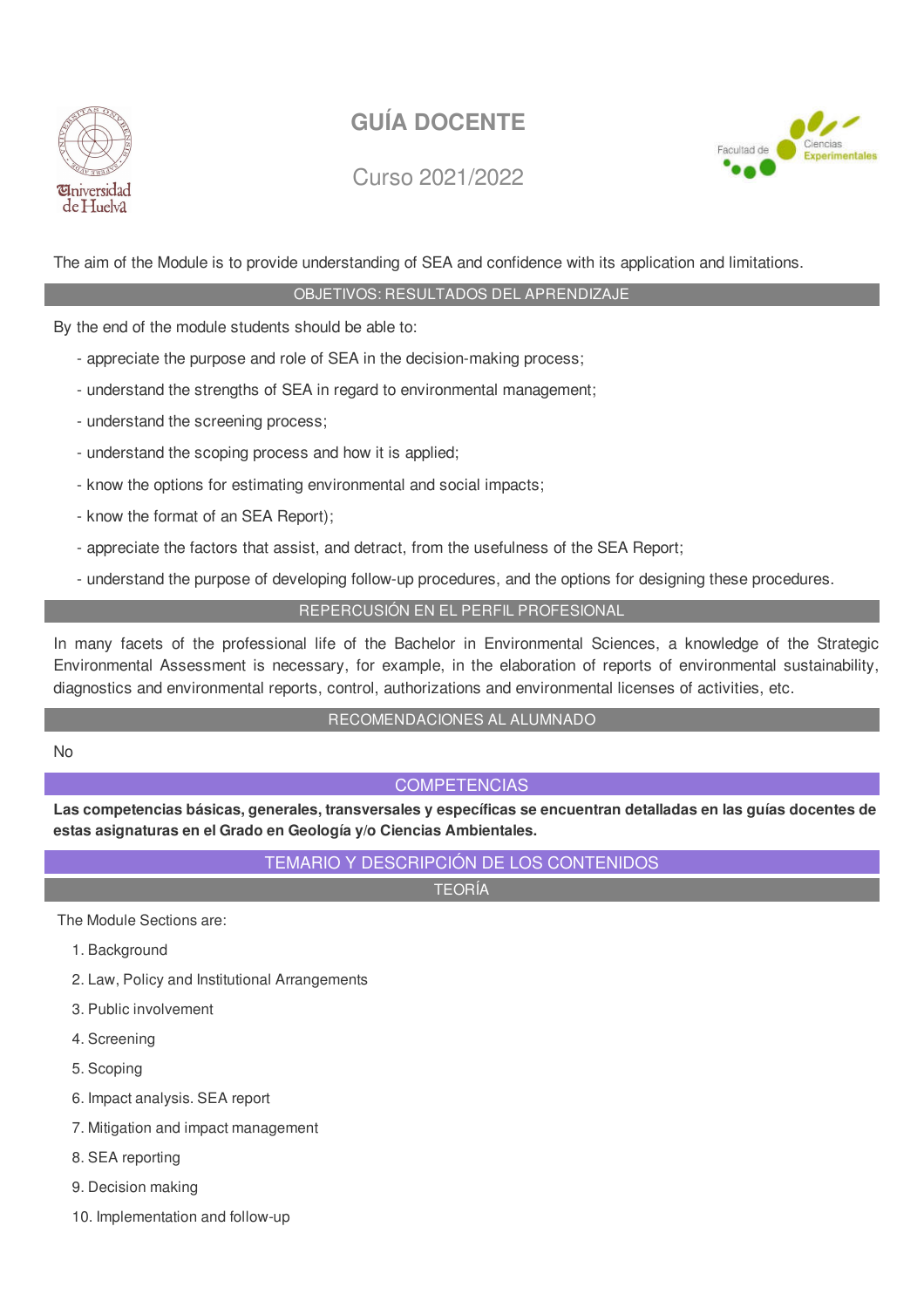

Curso 2021/2022



#### PRÁCTICAS DE LABORATORIO

Practices will consist of practical cases related to each of the topics

| <b>METODOLOGÍA DOCENTE</b>                  |
|---------------------------------------------|
| • Método expositivo (lección magistral).    |
| • Exposiciones audiovisuales.               |
| $\bullet$ Estudio de casos.                 |
| • Resolución de ejercicios y problemas.     |
| • Aprendizaje autónomo.                     |
| • Aprendizaje cooperativo.                  |
| • Atención personalizada a los estudiantes. |
| • Método expositivo (lección magistral).    |
| • Exposiciones audiovisuales.               |
| • Estudio de casos.                         |
| • Resolución de ejercicios y problemas.     |
| • Aprendizaje autónomo.                     |
| • Aprendizaje cooperativo.                  |
|                                             |

### **SEMANAS (S): S1 S2 S3 S4 S5 S6 S7 S8 S9 S10 S11 S12 S13 S14 S15** GRUPO GRANDE X X X X X X X X X X X X X X X X GRUPO REDUCIDO PRÁCTICAS DE LABORATORIO X X X X X X X X X X X X X X X X X PRÁCTICAS DE INFORMÁTICA PRÁCTICAS DE CAMPO

CRONOGRAMA ORIENTATIVO I

### EVALUACIÓN DE LA ASIGNATURA

PRIMERA EVALUACIÓN ORDINARIA (FEBRERO/JUNIO)

#### EVALUACIÓN CONTINUA

The attendance to the practices will be compulsory. The attendance to the theoretical classes will be evaluated positively.

A written test on the contents of the subject independently of the modality and methodology with which they have been taught (70%). The minimum grade of the exam to be able to make the averages will be 5.0.

#### EVALUACIÓN FINAL

A written test will be carried out, which may include problems with the resolution of EAE methodologies Final grade =  $[(70/100) * (test$ note)] + [(30/100) \* note practical work] A minimum of 5 is required in theory and in practice to apply the formula

¿Contempla una evaluación parcial? NO

### SEGUNDA EVALUACIÓN ORDINARIA